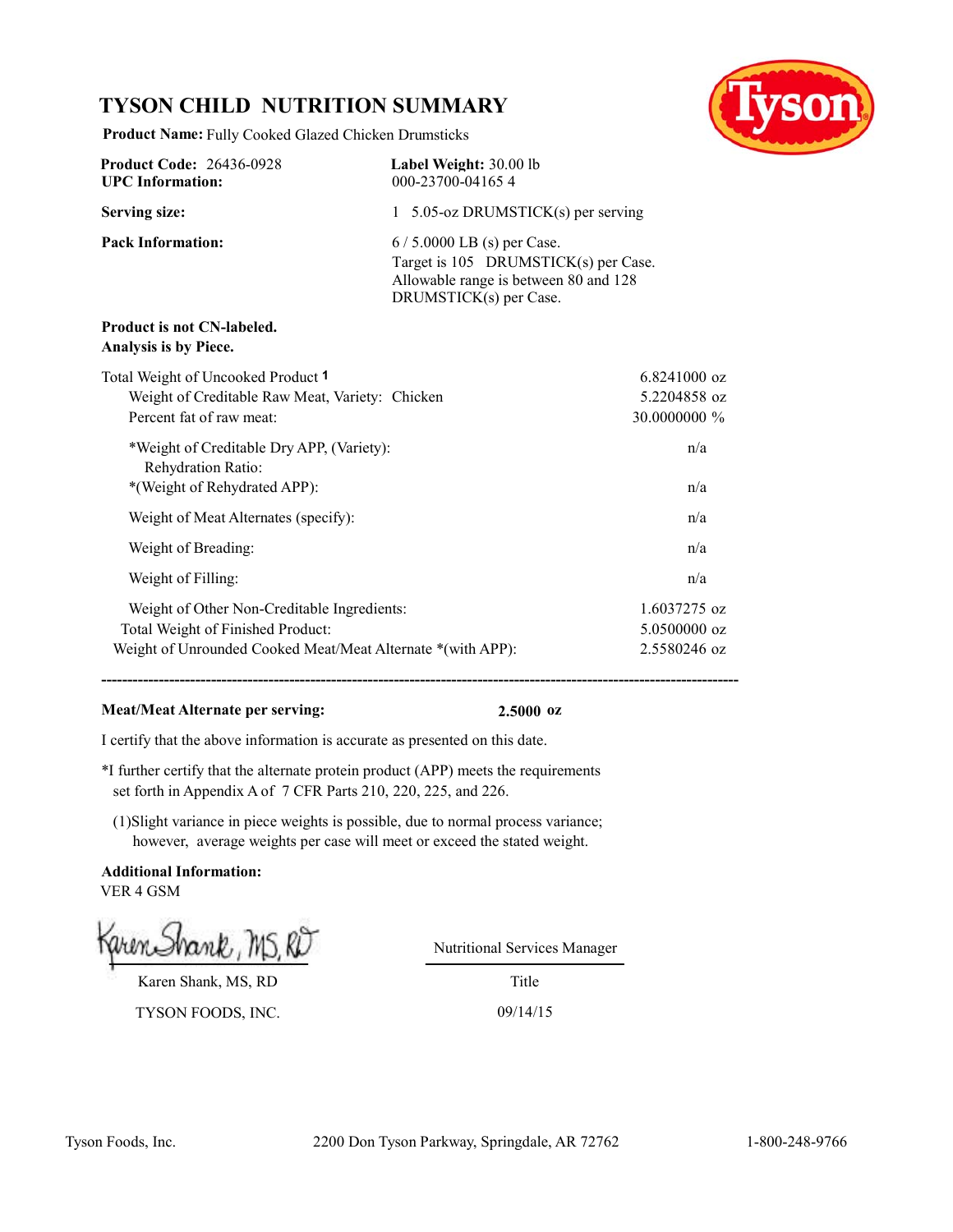Product Code: 26436-928 UPC Code: 00023700041654

### **PREPARATION**

PREPARATION: Appliances vary, adjust accordingly. Convection Oven From Frozen: 28-32 minutes at<br>375°F. From Thawed: 22-27 minutes at 375°F. Conventional Oven From Frozen: 38-42 minutes at 375°F.<br>From Thawed: 32-37 minutes

### **PIECE COUNT**

Target is 105 DRUMSTICK(s) per Case. Allowable range is between 80 and 128 DRUMSTICK(s) per Case. The number of servings in each individual case could vary. The number of servings per case must mee

### **MASTER CASE**

| Gross<br>Weight      | 32.5785 IB | Width:  | 15.625 IN |
|----------------------|------------|---------|-----------|
| <b>Net</b><br>Weight | 30IB       | Length: | 23.5 IN   |
| Cube:                | 1.78 FT    | Height: | 8.375 IN  |

### **PALLET CONFIGURATION**



### **STORAGE**

| Shelf Life:     | $365$ days |
|-----------------|------------|
| Storage Temp:   | 0 F        |
| Storage Method: | Frozen     |

### **INGREDIENTS**

Chicken drumsticks, water, seasoning (maltodextrin, buttermilk powder, chicken powder, onion powder, sunflower oil, corn syrup solids, garlic powder, chicken broth, salt, flavors, chicken fat, lemon juice solids, yeast extract, lactic acid, calcium lactate, vinegar solids, and gum arabic), chargrill flavor [maltodextrin, flavor (from sunflower oil), natural smoke flavor, modified corn starch, and corn syrup solids], sodium phosphates, seasoning (potassium chloride, rice flour). GLAZED WITH: Water, seasoning (spices,<br>modified corn starch, dried garlic, salt, methylcellulose, beet powder (color), paprika extract (color), sodium phosphates, turmeric, guar gum, lactic acid, soybean oil (processing aid), annatto extract (color), and xanthan gum), soybean oil, chargrill flavor [maltodextrin, flavor (from sunflower oil), natural smoke flavor, modified corn starch, and corn syrup solids].

CONTAINS milk

**ASO** 0.0

# **Nutrition Facts**

Serving Size: 1 PIECE (86g) Servings Per Container: About 102

| Amount Per Serving<br>Calories 160                                                                                                        | Calories from Fat 90 |
|-------------------------------------------------------------------------------------------------------------------------------------------|----------------------|
|                                                                                                                                           | % Daily Value*       |
| Total Fat 10g                                                                                                                             | 15%                  |
| Saturated Fat 2.5g<br>Trans Fat 0g                                                                                                        | 13%                  |
| Polyunsaturated Fat 3.5q<br>Monounsaturated Fat 3.5q                                                                                      |                      |
| Cholesterol 85mg                                                                                                                          | 28%                  |
| Sodium 190mg                                                                                                                              | 8%                   |
| Total Carbohydrate 3g                                                                                                                     | 1%                   |
| Dietary Fiber 0g<br>Sugars Og                                                                                                             | 0%                   |
| Protein 15g                                                                                                                               | 30%                  |
| Vitamin A 2%                                                                                                                              | Vitamin C 0%         |
| Calcium 2%                                                                                                                                | Iron $4%$            |
| * Percent daily values are based on a 2,000 calorie<br>diet. Your daily values may be higher or lower<br>depending on your calorie needs. |                      |

### **CN Label:** No

To obtain a signed copy of the CN statement for this item, please contact the Tyson Food Service Concierge via [e-mail](mailto:fscomments@tyson.com) or call 1-800 - 248 -9766.



**tysonfoodservice.com**  1-800-24-TYSON

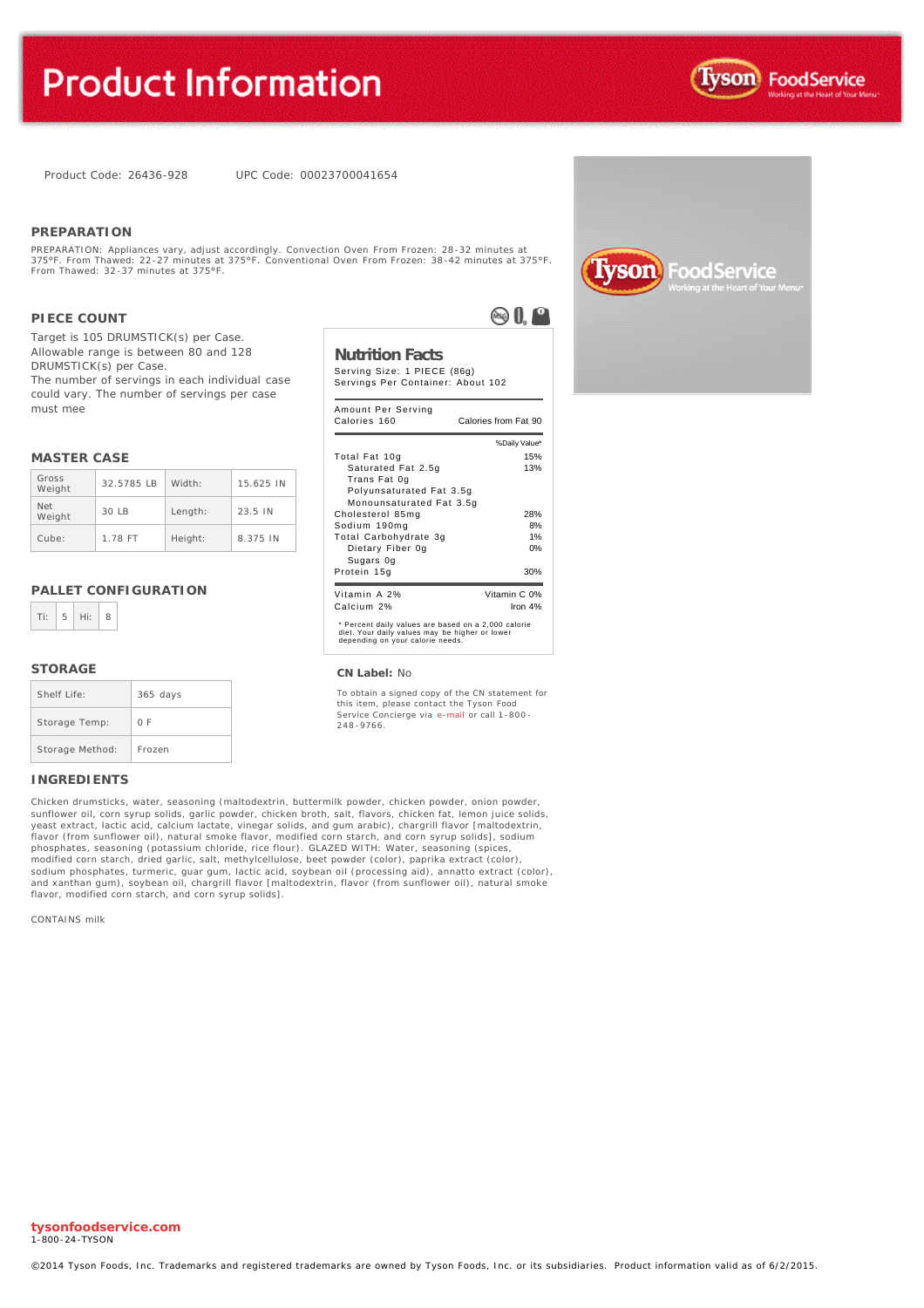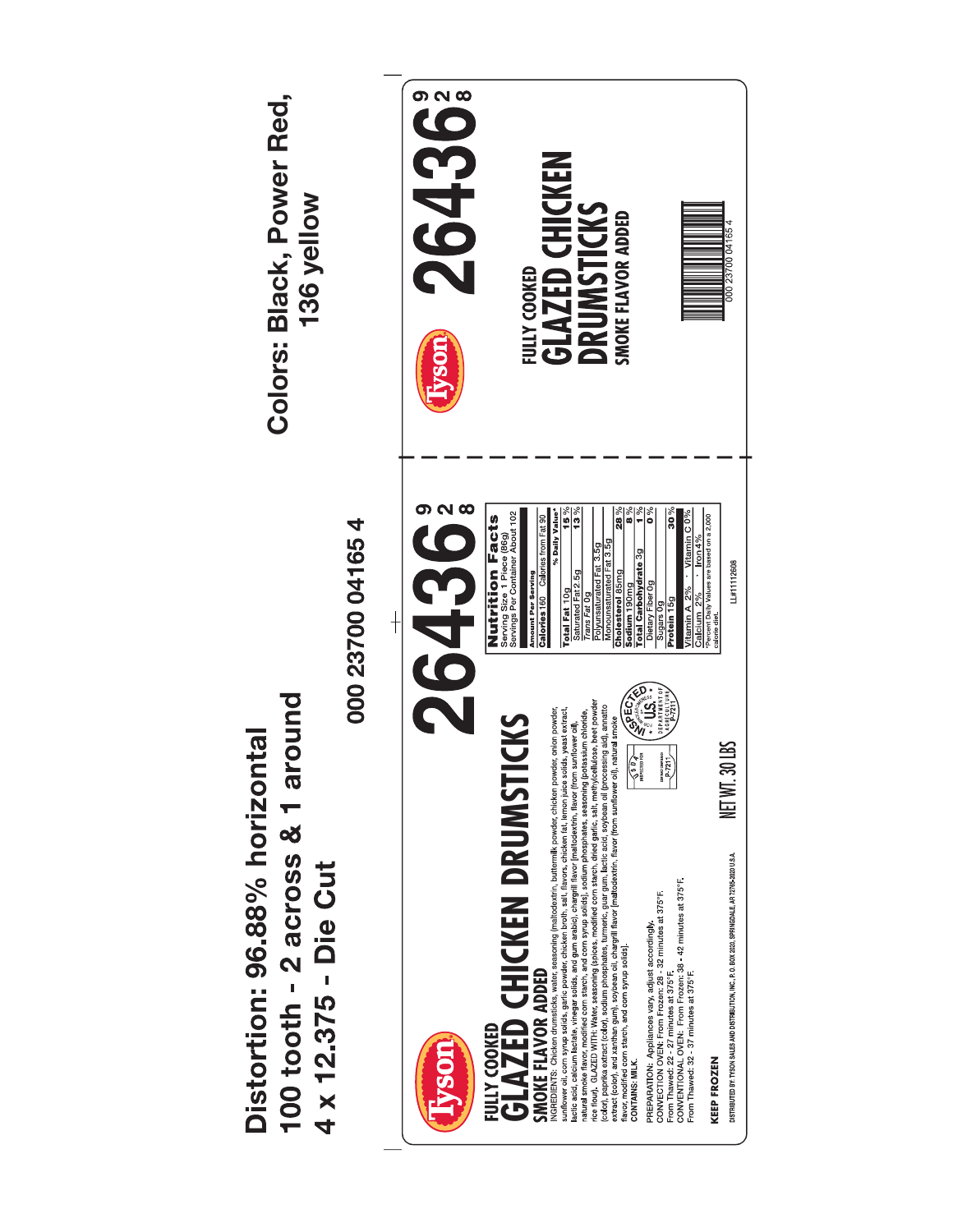

# Sample Product Formulation Statement (Product Analysis) for Meat/Meat Alternate (M/MA) **Products**

Child Nutrition Program operators should include a copy of the label from the purchased product carton in addition to the following information on letterhead signed by an official company representative.

Product Name: FC 01 a 2 PICKIN drum Code No.: 2 4436-928 Manufacturer: Tyson foods, Inccase/Pack/Count/Portion/Size: 30 # MC

# I. Meat/Meat Alternate

Please fill out the chart below to determine the creditable amount of Meat/Meat Alternate

| <b>Description of Creditable</b>             | <b>Ounces per Raw</b>        | <b>Multiply</b><br><b>FBG Yield/</b> |                 | Creditable |  |
|----------------------------------------------|------------------------------|--------------------------------------|-----------------|------------|--|
| Ingredients per                              | <b>Portion of Creditable</b> |                                      | <b>Servings</b> | Amount *   |  |
| <b>Food Buying Guide (FBG)</b>               | Ingredient                   |                                      | Per Unit        |            |  |
| Chicken drumstick w                          | 5.2204585                    |                                      | <b>U</b> Q      | 2.558      |  |
|                                              |                              |                                      |                 |            |  |
|                                              |                              |                                      |                 |            |  |
| A. Total Creditable M/MA Amount <sup>1</sup> |                              |                                      |                 | 2.558      |  |

\*Creditable Amount - Multiply ounces per raw portion of creditable ingredient by the FBG Yield Information.

# II. Alternate Protein Product (APP)

If the product contains APP, please fill out the chart below to determine the creditable amount of APP. If APP is used, you must provide documentation as described in Attachment A for each APP used.

| Description of APP,<br>manufacture's name,<br>and code number                    | <b>Ounces</b><br>Dry APP<br><b>Per Portion</b> | <b>Multiply</b> | $%$ of<br>Protein<br>$As-Is*$ | Divide by<br>$18**$ | Creditable<br>Amount<br>$APP***$ |  |
|----------------------------------------------------------------------------------|------------------------------------------------|-----------------|-------------------------------|---------------------|----------------------------------|--|
|                                                                                  |                                                |                 |                               | $-$ by 18           |                                  |  |
|                                                                                  |                                                |                 |                               | $\div$ by 18        |                                  |  |
|                                                                                  |                                                |                 |                               | $\div$ by 18        |                                  |  |
| <b>B. Total Creditable APP Amount'</b>                                           |                                                |                 |                               |                     |                                  |  |
| C. TOTAL CREDITABLE AMOUNT $(A + B$ rounded down to<br>nearest $\frac{1}{4}$ oz) |                                                |                 |                               | $\lambda_1$ B       |                                  |  |

\*Percent of Protein As-Is is provided on the attached APP documentation.

\*\*18 is the percent of protein when fully hydrated.

\*\*\*Creditable amount of APP equals ounces of Dry APP multiplied by the percent of protein as-is divided by 18. <sup>1</sup>Total Creditable Amount must be rounded down to the nearest 0.25oz (1.49 would round down to 1.25 oz meat equivalent). Do not round up. If you are crediting M/MA and APP, you do not need to round down in box A (Total Creditable M/MA Amount) until after you have added the Total Creditable APP Amount from box B to box C.

Total weight (per portion) of product as purchased  $\sim$  5.05  $\rightarrow$ 

Total creditable amount of product (per portion)  $2.507$ (Reminder: Total creditable amount cannot count for more than the total weight of product.)

I certify that the above information is true and correct and that a  $\leq$ .  $\circ$ S ounce serving of the above product (ready for serving) contains  $\sim$  S ounces of equivalent meat/meat alternate when prepared according to directions.

I further certify that any APP used in the product conforms to the Food and Nutrition Service Regulations (7 CFR Parts 210, 220, 225, 226, Appendix A) as demonstrated by the attached supplier documentation.

Miller, Ms, RD Project Leader Signature Printed Name